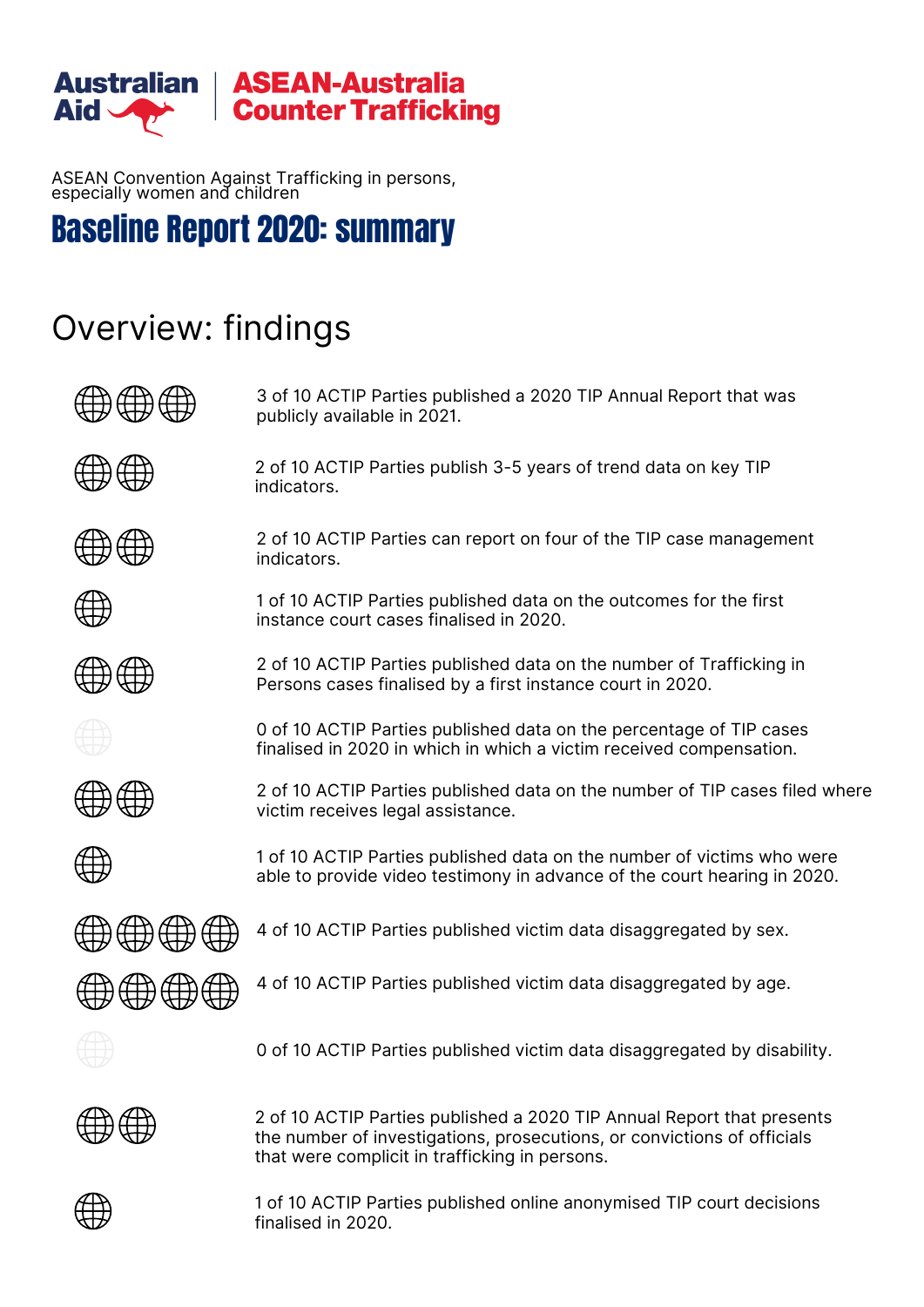

ASEAN Convention Against Trafficking in persons, especially women and children

### Baseline Report 2020: summary

# Overview: recommendations

- ASEAN-ACT in collaboration with ASEAN assist ACTIP Parties to publish their TIP Annual Reports. 1
- ASEAN-ACT work with interested ACTIP Parties to assist with the presentation of trend data that presents year-by-year developments for key Trafficking in Persons data to better understand trends in TIP cases. 2
- ASEAN-ACT work with ACTIP Parties to improve the collection and analysis of Trafficking in Persons Data. 3.
- ASEAN-ACT work with ACTIP Parties to publish data in their TIP Annual Reports on trafficking cases filed and finalised in the reporting year and the outcomes in these cases.  $\boldsymbol{\varDelta}$
- ASEAN-ACT work with ACTIP Parties to publish data in their TIP Annual Reports on support provided to victims of trafficking including compensation, legal assistance and advance video testimony. 5
- ASEAN-ACT work with ACTIP Parties to collect, analyse and publish data related to trafficking victims by sex, age and disability status. 6
- ASEAN-ACT work with ACTIP Parties to publish in their TIP Annual Report the number of investigations, prosecutions, or convictions of officials that were complicit in trafficking in persons in the reporting period. 7
- ASEAN-ACT work with ACTIP Parties to improve transparency in relation to trafficking in persons decisions through the publication of redacted decisions. 8